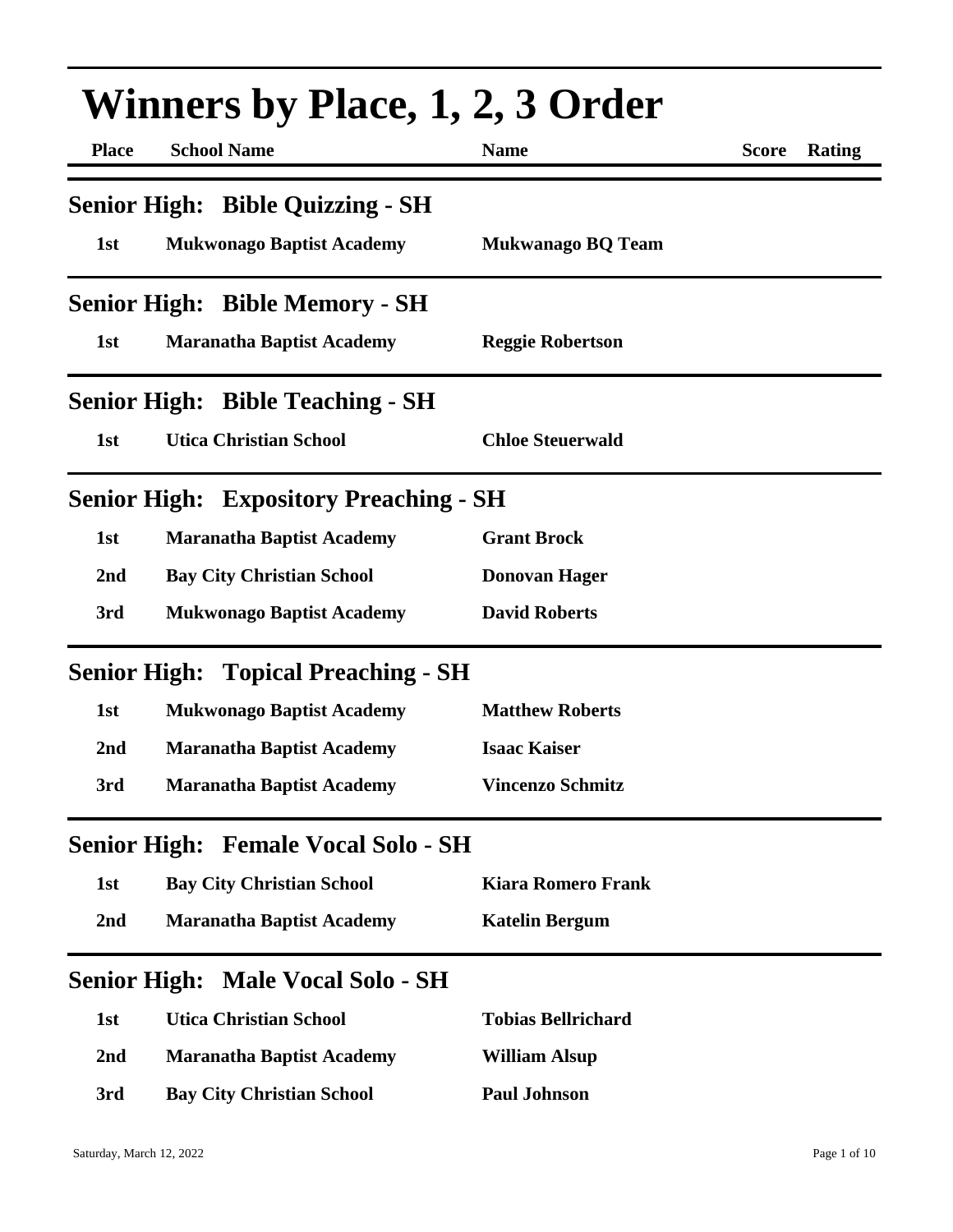| <b>Winners by Place, 1, 2, 3 Order</b> |                                                   |                          |                        |  |
|----------------------------------------|---------------------------------------------------|--------------------------|------------------------|--|
| <b>Place</b>                           | <b>School Name</b>                                | <b>Name</b>              | <b>Score</b><br>Rating |  |
|                                        | <b>Senior High: Instrumental Brass Solo - SH</b>  |                          |                        |  |
| 1st                                    | <b>Academy of Excellence - Online</b>             | <b>Samuel Robertson</b>  |                        |  |
| 2nd                                    | <b>Bay City Christian School</b>                  | <b>Wesley Phillips</b>   |                        |  |
| 3rd                                    | <b>Academy of Excellence - Online</b>             | <b>Rachel Robertson</b>  |                        |  |
| <b>Senior High:</b>                    | <b>Instrumental Woodwind Solo - SH</b>            |                          |                        |  |
| 1st                                    | <b>Maranatha Baptist Academy</b>                  | <b>Hunter Weakley</b>    |                        |  |
|                                        | <b>Senior High: Instrumental String Solo - SH</b> |                          |                        |  |
| 1st                                    | <b>Maranatha Baptist Academy</b>                  | <b>Abigail Boorujy</b>   |                        |  |
| 2nd                                    | <b>Mukwonago Baptist Academy</b>                  | <b>Lydia Roberts</b>     |                        |  |
| 3rd                                    | <b>Calvary Baptist School</b>                     | <b>Annalise Baker</b>    |                        |  |
|                                        | <b>Senior High: Sacred Piano Solo - SH</b>        |                          |                        |  |
| 1st                                    | <b>Maranatha Baptist Academy</b>                  | <b>Seth Anderson</b>     |                        |  |
| 2nd                                    | <b>Mukwonago Baptist Academy</b>                  | <b>David Roberts</b>     |                        |  |
| 3rd                                    | <b>Maranatha Baptist Academy</b>                  | <b>Megan Prigge</b>      |                        |  |
| <b>Senior High:</b>                    | <b>Classical Piano Solo - SH</b>                  |                          |                        |  |
| 1st                                    | <b>Maranatha Baptist Academy</b>                  | <b>Abigail Boorujy</b>   |                        |  |
| 2nd                                    | <b>Maranatha Baptist Academy</b>                  | <b>Mary Ann Lazzell</b>  |                        |  |
| 3rd                                    | <b>Mukwonago Baptist Academy</b>                  | Joshua Gulczynski        |                        |  |
| <b>Senior High:</b>                    | <b>Small Vocal Ensemble - SH</b>                  |                          |                        |  |
| 1st                                    | <b>Maranatha Baptist Academy</b>                  | <b>Maranatha Men (6)</b> |                        |  |

**2nd Mukwonago Baptist Academy Mukwonago Ensemble (3)**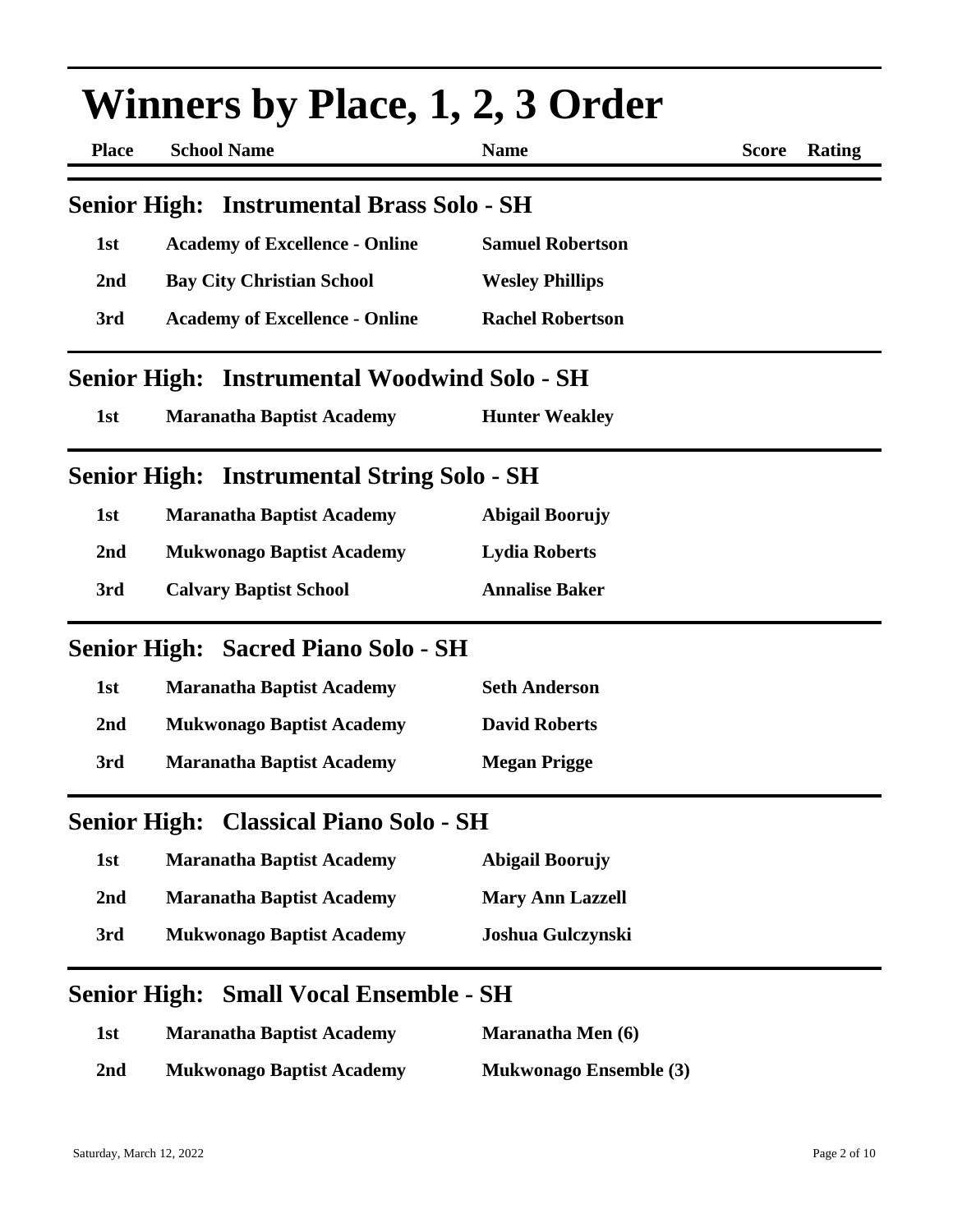|                     | <b>Winners by Place, 1, 2, 3 Order</b>        |                                  |              |        |  |
|---------------------|-----------------------------------------------|----------------------------------|--------------|--------|--|
| <b>Place</b>        | <b>School Name</b>                            | <b>Name</b>                      | <b>Score</b> | Rating |  |
| 3rd                 | <b>Wyldewood Christian School</b>             | <b>WCA Ladies (6)</b>            |              |        |  |
|                     | Senior High: Large Vocal Ensemble - SH        |                                  |              |        |  |
| 1st                 | <b>Maranatha Baptist Academy</b>              | <b>Maranatha Ladies (12)</b>     |              |        |  |
|                     | <b>Senior High: Choral Group - SH</b>         |                                  |              |        |  |
| 1st                 | <b>Maranatha Baptist Academy</b>              | Maranatha (20)                   |              |        |  |
| 2nd                 | <b>Bay City Christian School</b>              | <b>BCCS HS Choir (24)</b>        |              |        |  |
|                     | Senior High: Small Instrumental Ensemble - SH |                                  |              |        |  |
| 1st                 | <b>Maranatha Baptist Academy</b>              | <b>Maranatha Strings (4)</b>     |              |        |  |
| 2nd                 | <b>Academy of Excellence - Online</b>         | <b>Rasmussen Duo (2)</b>         |              |        |  |
| 3rd                 | <b>Mukwonago Baptist Academy</b>              | <b>Mukwonago Brass (2)</b>       |              |        |  |
|                     | <b>Senior High: Orchestra/Band - SH</b>       |                                  |              |        |  |
| 1st                 | <b>Maranatha Baptist Academy</b>              | <b>Maranatha Band (48)</b>       |              |        |  |
| <b>Senior High:</b> | <b>Handbell/chime Ensemble - SH</b>           |                                  |              |        |  |
| 1st                 | <b>Maranatha Baptist Academy</b>              | <b>MBA Handchimes 1 (4)</b>      |              |        |  |
| 2nd                 | <b>Maranatha Baptist Academy</b>              | <b>MBA Handchimes 2 (6)</b>      |              |        |  |
| 3rd                 | <b>Bay City Christian School</b>              | <b>BCCS HS Handchimes (6)</b>    |              |        |  |
| <b>Senior High:</b> | <b>Handbell/Handchime Choir - SH</b>          |                                  |              |        |  |
| 1st                 | <b>Maranatha Baptist Academy</b>              | <b>MBA Handchimes Choir (14)</b> |              |        |  |
| 2 <sub>nd</sub>     | <b>Liberty Christian School</b>               | <b>Liberty Christian (12)</b>    |              |        |  |
| 3rd                 | <b>Utica Christian School</b>                 | Utica Girls (11)                 |              |        |  |

## **Senior High: Sacred Piano Duet - SH**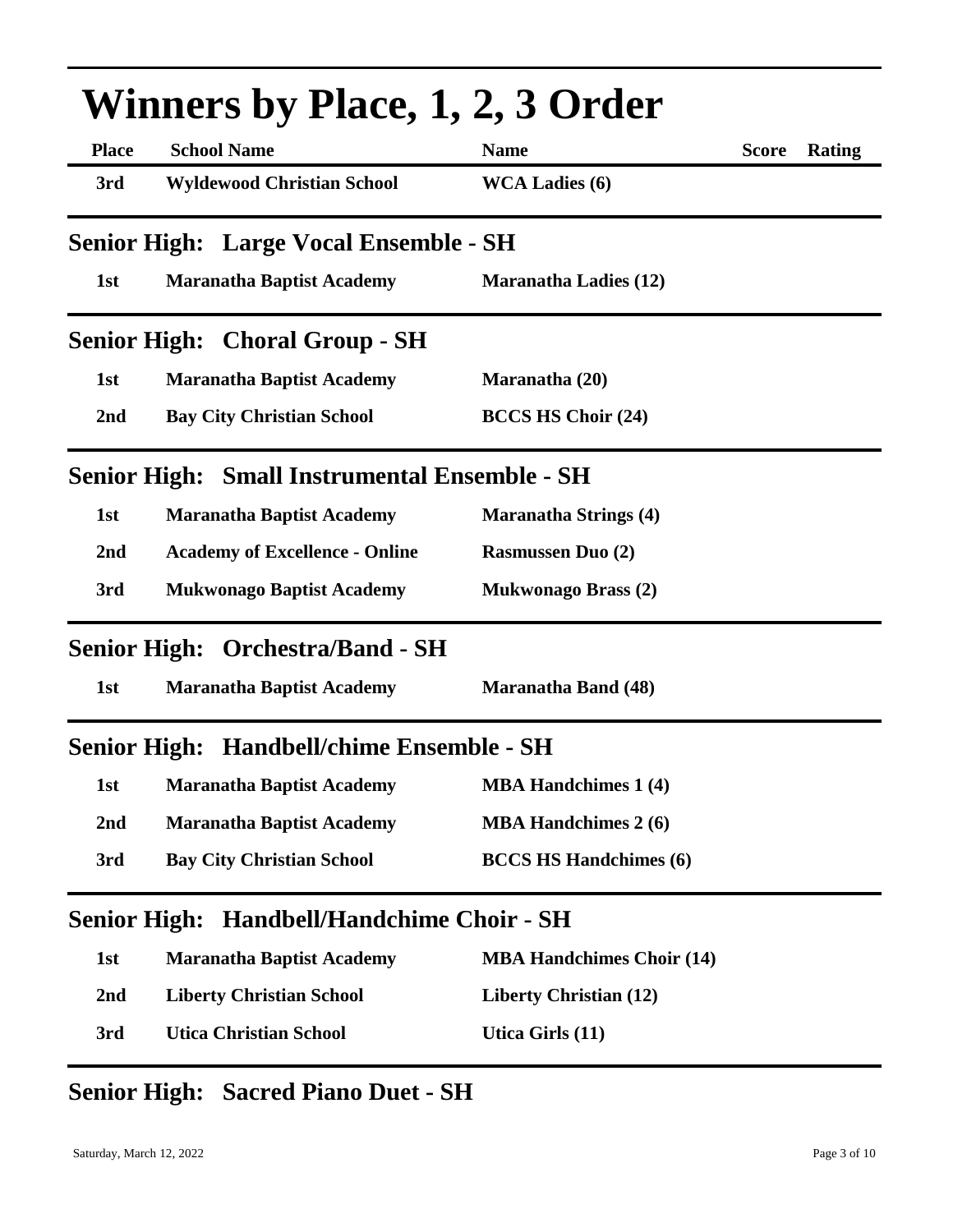| <b>Winners by Place, 1, 2, 3 Order</b> |                                                        |                             |              |        |
|----------------------------------------|--------------------------------------------------------|-----------------------------|--------------|--------|
| <b>Place</b>                           | <b>School Name</b>                                     | <b>Name</b>                 | <b>Score</b> | Rating |
| 1st                                    | <b>Maranatha Baptist Academy</b>                       | Boorujy/Morken              |              |        |
| 2nd                                    | <b>Maranatha Baptist Academy</b>                       | <b>Anderson/Drost</b>       |              |        |
|                                        | <b>Senior High: Classical Piano Duet - SH</b>          |                             |              |        |
| 1st                                    | <b>Maranatha Baptist Academy</b>                       | Lazzell/Prigge              |              |        |
|                                        | <b>Senior High: Youth Choir - SH</b>                   |                             |              |        |
| 1st                                    | <b>Maranatha Baptist Academy</b>                       | <b>Maranatha Choir (65)</b> |              |        |
| 2 <sub>nd</sub>                        | <b>Utica Christian School</b>                          | Utica Boys (16)             |              |        |
|                                        | <b>Senior High: Dramatic Interpretation - SH</b>       |                             |              |        |
| 1st                                    | <b>Maranatha Baptist Academy</b>                       | <b>Hunter Weakley</b>       |              |        |
|                                        | <b>Senior High: Oral Interpretation of Poetry - SH</b> |                             |              |        |
| 1st                                    | <b>Maranatha Baptist Academy</b>                       | <b>Reggie Robertson</b>     |              |        |
| 2nd                                    | <b>Bay City Christian School</b>                       | <b>Kianna Johnson</b>       |              |        |
| 3rd                                    | <b>Faith Christian School</b>                          | <b>Larissa Sailer</b>       |              |        |
|                                        | <b>Senior High: Religious Reading - SH</b>             |                             |              |        |
| 1st                                    | <b>Maranatha Baptist Academy</b>                       | <b>Reggie Robertson</b>     |              |        |
|                                        | <b>Senior High: Declamation - SH</b>                   |                             |              |        |
| 1st                                    | <b>Academy of Excellence Windlake</b>                  | <b>Khong Poe Kyaw</b>       |              |        |
| <b>Senior High:</b>                    | <b>Humorous Interpretation - SH</b>                    |                             |              |        |
| 1st                                    | <b>Maranatha Baptist Academy</b>                       | <b>Eric Davis</b>           |              |        |
| 2nd                                    | <b>Bay City Christian School</b>                       | <b>Paul Johnson</b>         |              |        |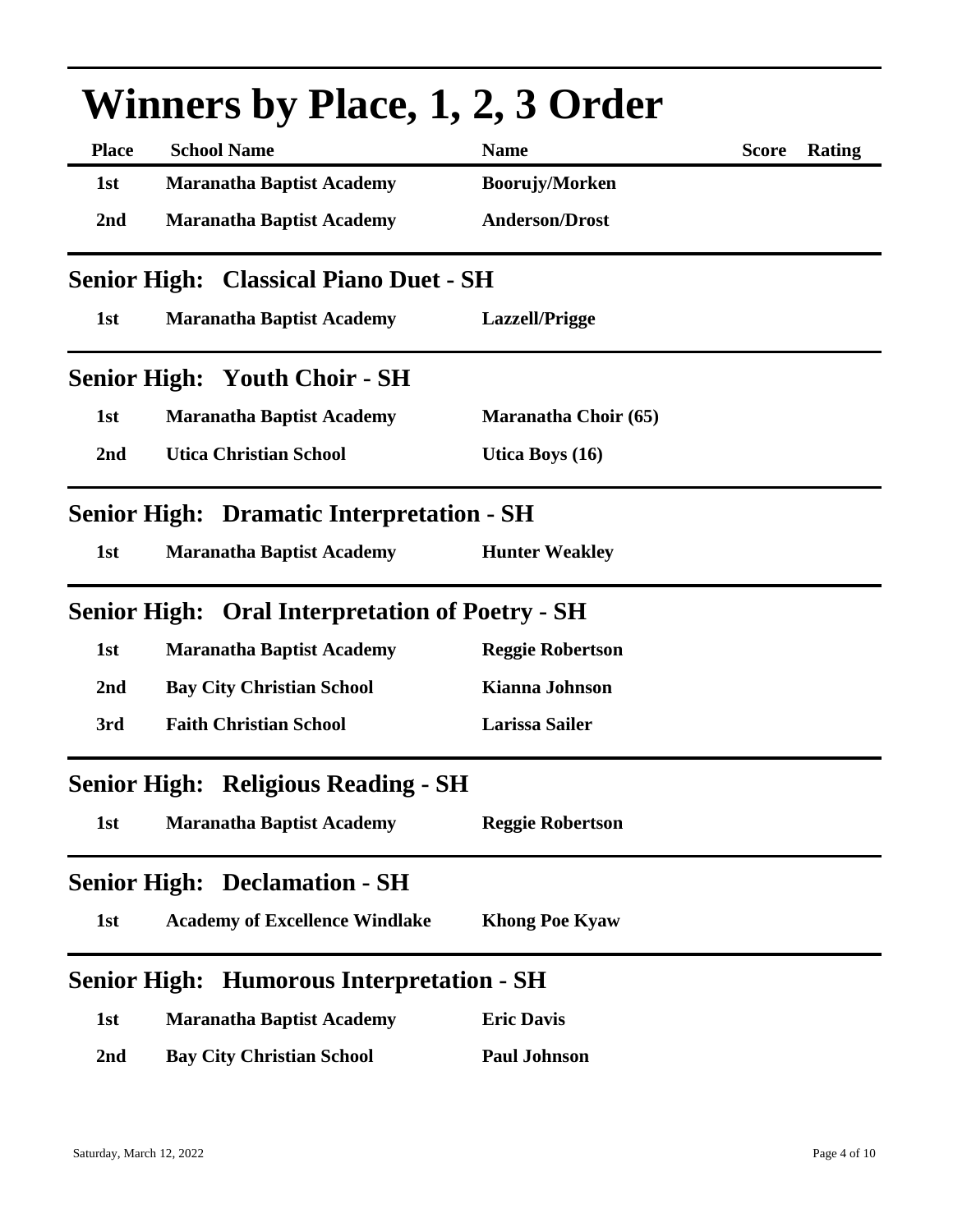| <b>Winners by Place, 1, 2, 3 Order</b> |                                                   |                                 |              |        |
|----------------------------------------|---------------------------------------------------|---------------------------------|--------------|--------|
| <b>Place</b>                           | <b>School Name</b>                                | <b>Name</b>                     | <b>Score</b> | Rating |
| <b>Senior High:</b>                    | <b>Original Persuasive Oratory - SH</b>           |                                 |              |        |
| 1st                                    | <b>Maranatha Baptist Academy</b>                  | <b>Emma Alsup</b>               |              |        |
|                                        | <b>Senior High: Oral Interp of Scripture - SH</b> |                                 |              |        |
| 1st                                    | <b>Mukwonago Baptist Academy</b>                  | <b>Lydia Roberts</b>            |              |        |
| 2nd                                    | <b>Maranatha Baptist Academy</b>                  | <b>Ryan Uplinger</b>            |              |        |
|                                        | <b>Senior High: Acting - SH</b>                   |                                 |              |        |
| 1st                                    | <b>Maranatha Baptist Academy</b>                  | <b>Maranatha Acting 1(2)</b>    |              |        |
| 2nd                                    | <b>Maranatha Baptist Academy</b>                  | <b>Maranatha Acting 2 (2)</b>   |              |        |
|                                        | <b>Senior High: Readers' Theatre - SH</b>         |                                 |              |        |
| 1st                                    | <b>Maranatha Baptist Academy</b>                  | <b>MBA Reader's Theater (5)</b> |              |        |
|                                        | <b>Senior High: Choric Speaking - SH</b>          |                                 |              |        |
| 1st                                    | <b>Maranatha Baptist Academy</b>                  | <b>MBA Choric Speaking (11)</b> |              |        |
|                                        | <b>Senior High: Calligraphy - SH</b>              |                                 |              |        |
| 1st                                    | <b>Trinity Baptist School</b>                     | <b>Anya Scheuller</b>           |              |        |
| 2nd                                    | <b>Faith Christian School</b>                     | <b>Olivia Gruis</b>             |              |        |
| 3rd                                    | <b>Maranatha Baptist Academy</b>                  | <b>Talya Cederberg</b>          |              |        |

## **Senior High: Monochromatic Drawing - SH**

| 1st | <b>Maranatha Baptist Academy</b> | <b>Sarah Davidson</b>    |
|-----|----------------------------------|--------------------------|
| 2nd | <b>Utica Christian School</b>    | <b>Kaitlyn Borchardt</b> |
| 3rd | <b>Maranatha Baptist Academy</b> | <b>Megan Prigge</b>      |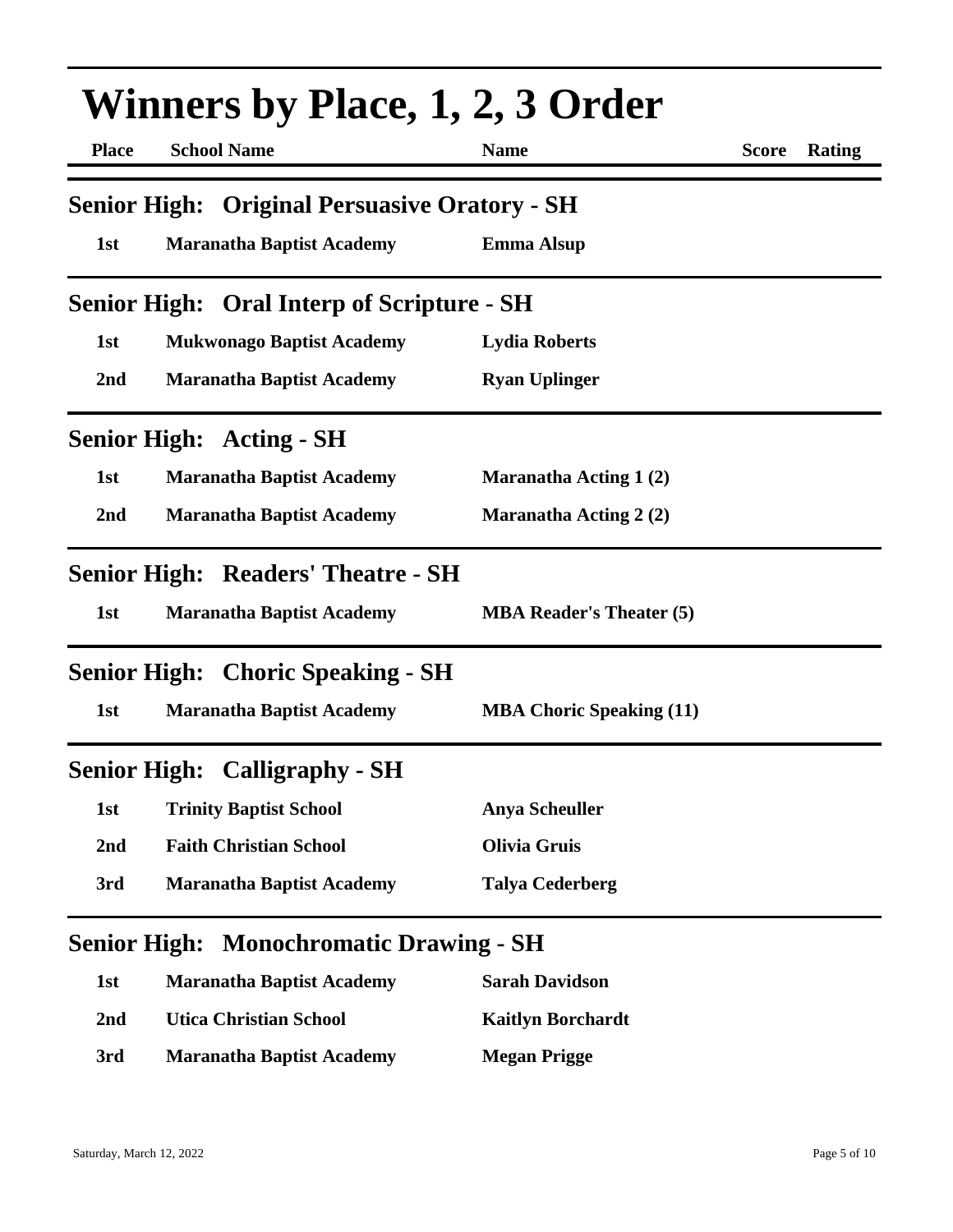| <b>Winners by Place, 1, 2, 3 Order</b> |                                                |                         |                               |  |
|----------------------------------------|------------------------------------------------|-------------------------|-------------------------------|--|
| <b>Place</b>                           | <b>School Name</b>                             | <b>Name</b>             | <b>Score</b><br><b>Rating</b> |  |
|                                        | <b>Senior High: Polychromatic Drawing - SH</b> |                         |                               |  |
| 1st                                    | <b>Maranatha Baptist Academy</b>               | <b>Sarah Davidson</b>   |                               |  |
| 2nd                                    | <b>Trinity Baptist School</b>                  | <b>Anya Schueller</b>   |                               |  |
| 3rd                                    | <b>Academy of Excellence - Online</b>          | <b>Rachel Strasburg</b> |                               |  |
|                                        | <b>Senior High: Watercolor - SH</b>            |                         |                               |  |
| 1st                                    | <b>Trinity Baptist School</b>                  | <b>Joe Schueller</b>    |                               |  |
|                                        | <b>Senior High: Acrylic Painting - SH</b>      |                         |                               |  |
| 1st                                    | <b>Academy of Excellence - Online</b>          | <b>Abigail Knudtson</b> |                               |  |
| 2nd                                    | <b>Liberty Christian School</b>                | <b>Mady Schneider</b>   |                               |  |
| 3rd                                    | <b>Trinity Baptist School</b>                  | <b>Caleb Veldman</b>    |                               |  |
|                                        | <b>Senior High: Textiles - SH</b>              |                         |                               |  |
| 1st                                    | <b>Academy of Excellence - Online</b>          | <b>Kara Wilcox</b>      |                               |  |
| 2nd                                    | <b>Maranatha Baptist Academy</b>               | <b>Anna Morken</b>      |                               |  |
| 3rd                                    | <b>Faith Christian School</b>                  | <b>Evelyn Monahan</b>   |                               |  |
|                                        | <b>Senior High: Crafts - SH</b>                |                         |                               |  |
| 1st                                    | <b>Utica Christian School</b>                  | <b>Luke Ovadal</b>      |                               |  |
| 2nd                                    | <b>Faith Christian School</b>                  | <b>Ethan Wilcox</b>     |                               |  |
| 3rd                                    | <b>Faith Christian School</b>                  | <b>James Perkins</b>    |                               |  |
|                                        | Senior High: Digital Media - SH                |                         |                               |  |
| 1st                                    | <b>Maranatha Baptist Academy</b>               | <b>Joseph Anderson</b>  |                               |  |

## **Senior High: Woodworking - SH**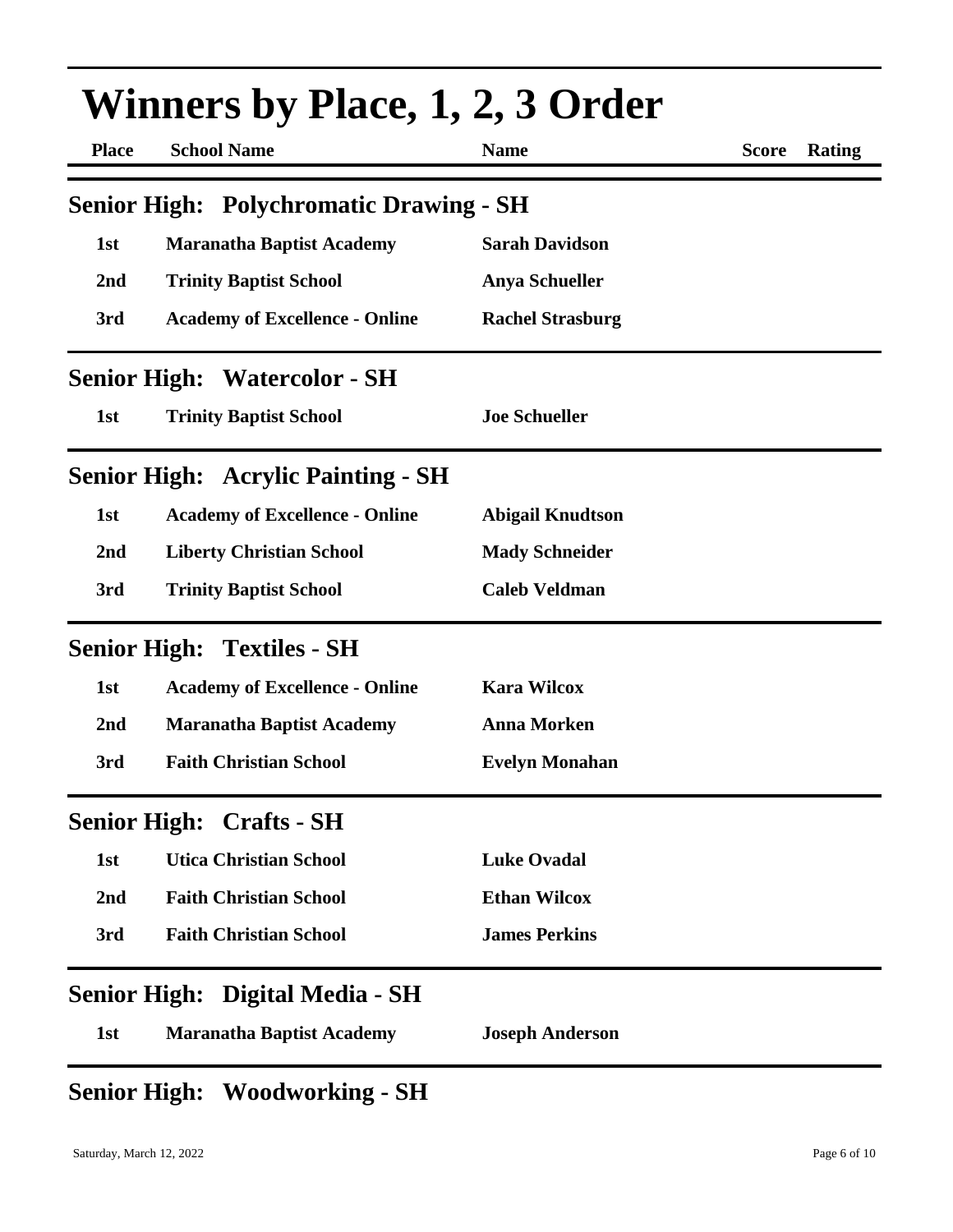| <b>Winners by Place, 1, 2, 3 Order</b> |                                                        |                            |                        |  |
|----------------------------------------|--------------------------------------------------------|----------------------------|------------------------|--|
| <b>Place</b>                           | <b>School Name</b>                                     | <b>Name</b>                | Rating<br><b>Score</b> |  |
| 1st                                    | <b>Trinity Baptist School</b>                          | <b>Caleb Veldman</b>       |                        |  |
| 2nd                                    | <b>Faith Christian School</b>                          | <b>Alex Reinhold</b>       |                        |  |
|                                        | <b>Senior High: Still Life Photography - SH</b>        |                            |                        |  |
| 1st                                    | <b>Faith Christian School</b>                          | <b>Olivia Gruis</b>        |                        |  |
| 2 <sub>nd</sub>                        | <b>Academy of Excellence Windlake</b>                  | <b>Taneisharys Sanchez</b> |                        |  |
| 3rd                                    | <b>Maranatha Baptist Academy</b>                       | <b>Lindsay Davidson</b>    |                        |  |
|                                        | Senior High: Landscapes/Arch Photo - SH                |                            |                        |  |
| 1st                                    | <b>Utica Christian School</b>                          | <b>Craig Fink</b>          |                        |  |
| 2nd                                    | <b>Wyldewood Christian School</b>                      | <b>Bella Alvarado</b>      |                        |  |
| 3rd                                    | <b>Badger State Baptist School</b>                     | <b>Rebekah Webb</b>        |                        |  |
|                                        | <b>Senior High: People/Animal Photography - SH</b>     |                            |                        |  |
| 1st                                    | <b>Bay City Christian School</b>                       | <b>Riley Hawkins</b>       |                        |  |
| 2 <sub>nd</sub>                        | <b>Academy of Excellence - Online</b>                  | Katja Rasmussen            |                        |  |
| 3rd                                    | <b>Waukesha Christian Academy</b>                      | <b>Julia Goessel</b>       |                        |  |
|                                        | Senior High: Old Testament Bible Knowledge - SH        |                            |                        |  |
| 1st                                    | <b>Mukwonago Baptist Academy</b>                       | <b>Matthew Roberts</b>     |                        |  |
| 2 <sub>nd</sub>                        | <b>Trinity Baptist School</b>                          | <b>Zachary Veldman</b>     |                        |  |
| 3rd                                    | <b>Liberty Christian School</b>                        | <b>Jake Schopf</b>         |                        |  |
|                                        | <b>Senior High: New Testament Bible Knowledge - SH</b> |                            |                        |  |
| 1st                                    | <b>Mukwonago Baptist Academy</b>                       | <b>Lydia Roberts</b>       |                        |  |
| 2nd                                    | <b>Calvary Baptist School</b>                          | <b>Julia Fillinger</b>     |                        |  |

**3rd Maranatha Baptist Academy Hunter Weakley**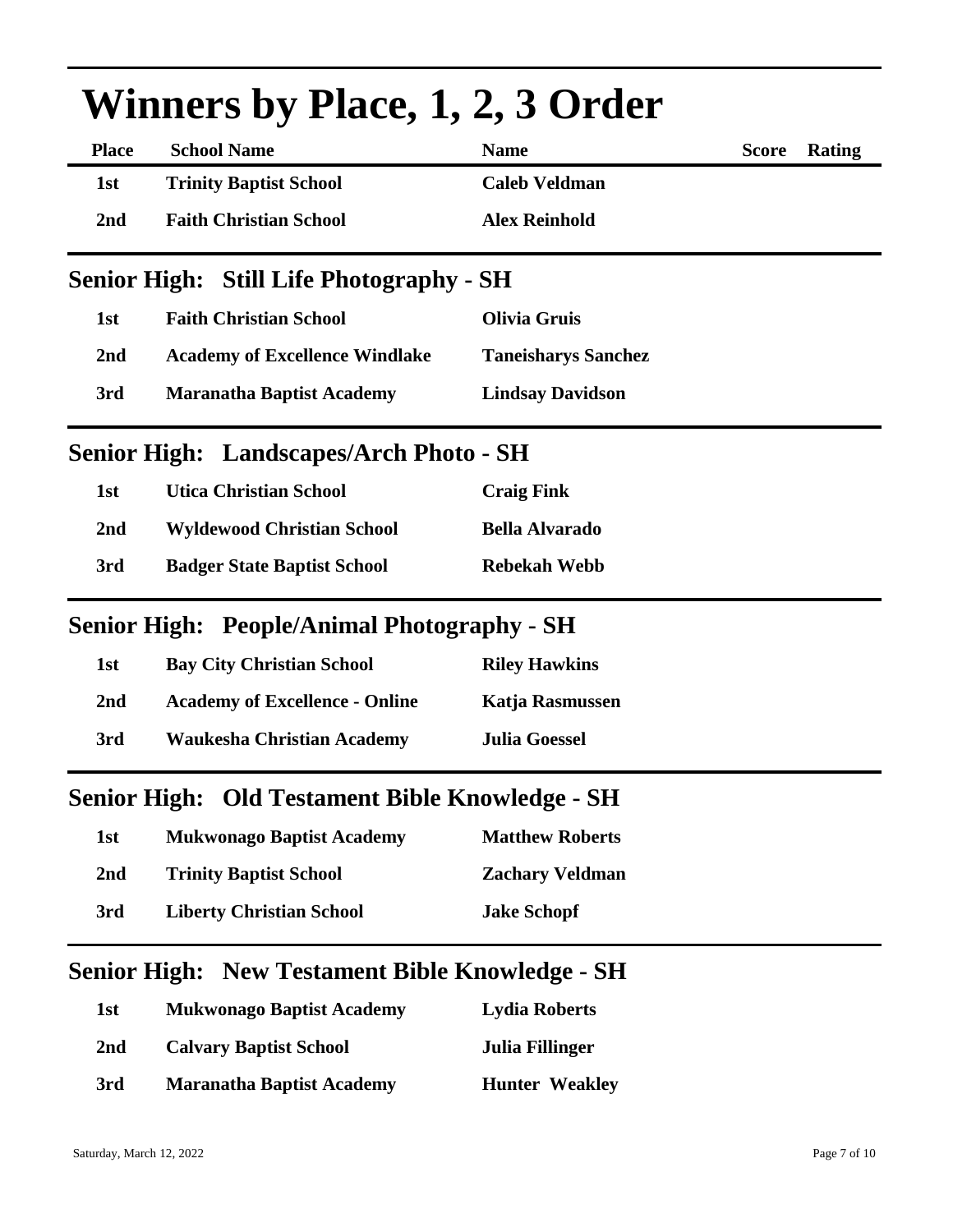| <b>Winners by Place, 1, 2, 3 Order</b> |                                               |                               |              |        |
|----------------------------------------|-----------------------------------------------|-------------------------------|--------------|--------|
| <b>Place</b>                           | <b>School Name</b>                            | <b>Name</b>                   | <b>Score</b> | Rating |
|                                        | Senior High: English - SH                     |                               |              |        |
| 1st                                    | <b>Mukwonago Baptist Academy</b>              | <b>Lydia Roberts</b>          |              |        |
| 2nd                                    | <b>Academy of Excellence - Online</b>         | <b>Kara Wilcox</b>            |              |        |
| 3rd                                    | <b>Liberty Christian School</b>               | <b>Jake Schopf</b>            |              |        |
|                                        | <b>Senior High: Algebra/Geometry - SH</b>     |                               |              |        |
| 1st                                    | <b>Trinity Baptist School</b>                 | <b>Caleb Veldman</b>          |              |        |
| 2nd                                    | <b>Bay City Christian School</b>              | <b>Brynn Hager</b>            |              |        |
| 2nd                                    | <b>Trinity Baptist School</b>                 | <b>Kaylie Veldman</b>         |              |        |
|                                        | <b>Senior High: Advanced Mathematics - SH</b> |                               |              |        |
| 1st                                    | <b>Bay City Christian School</b>              | <b>Samuel Hangen</b>          |              |        |
| 2nd                                    | <b>Bay City Christian School</b>              | <b>Sydney Hawkins</b>         |              |        |
|                                        | <b>Senior High: Biology - SH</b>              |                               |              |        |
| 1st                                    | <b>Calvary Baptist School</b>                 | <b>Adam Wilger</b>            |              |        |
| 2nd                                    | <b>Maranatha Baptist Academy</b>              | <b>Kate Brock</b>             |              |        |
| 3rd                                    | <b>Bay City Christian School</b>              | <b>Leonardo Silvan Flores</b> |              |        |
| <b>Senior High:</b>                    | <b>Chemistry - SH</b>                         |                               |              |        |
| 1st                                    | <b>Bay City Christian School</b>              | <b>Brynn Hager</b>            |              |        |
| 2nd                                    | <b>Bay City Christian School</b>              | <b>Sydney Hawkins</b>         |              |        |
| 3rd                                    | <b>Maranatha Baptist Academy</b>              | <b>Natalie Franklin</b>       |              |        |
|                                        | <b>Senior High: Physics - SH</b>              |                               |              |        |
| 1st                                    | <b>Maranatha Baptist Academy</b>              | <b>Garrett Heth</b>           |              |        |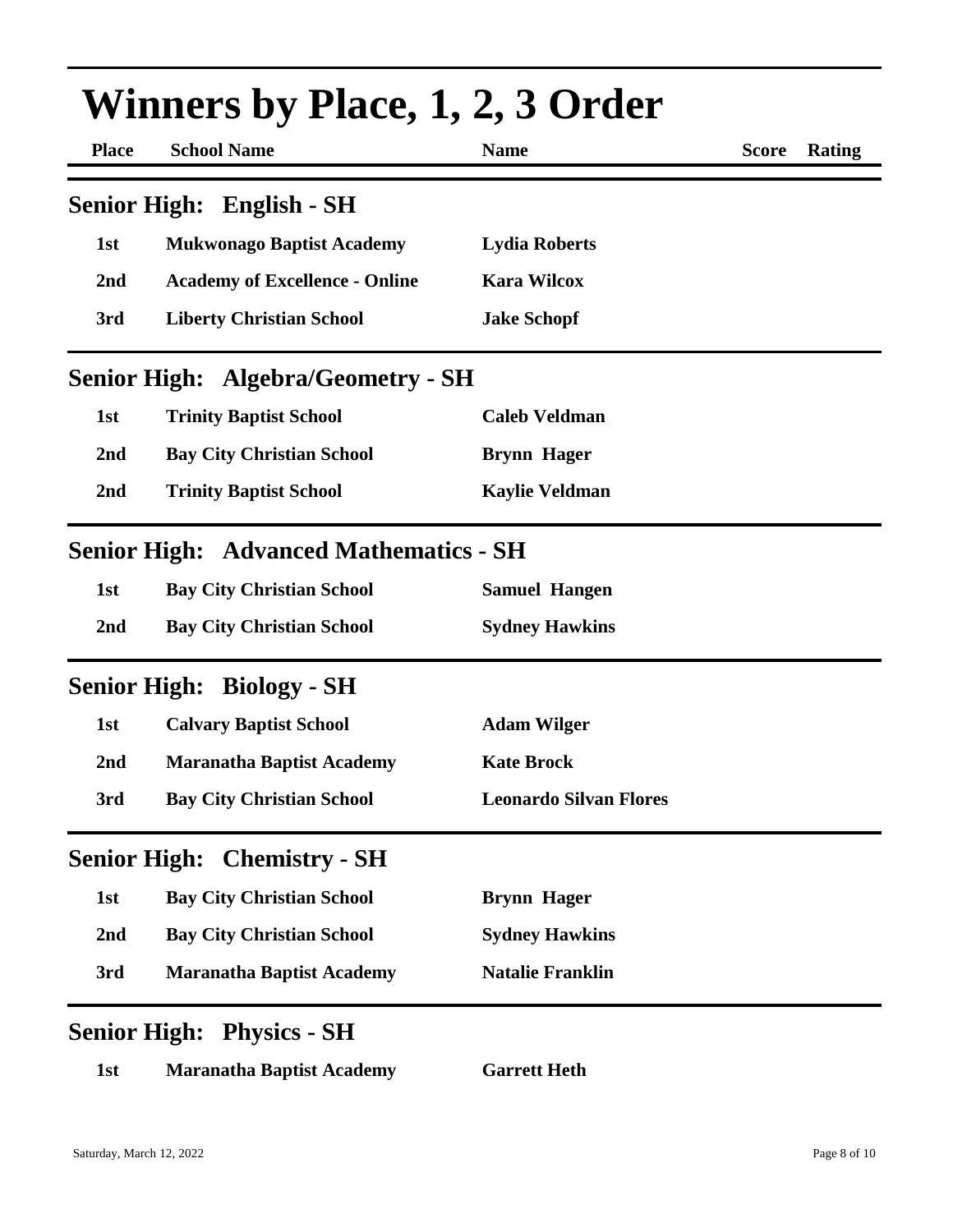| <b>Winners by Place, 1, 2, 3 Order</b> |                                                      |                         |                        |  |
|----------------------------------------|------------------------------------------------------|-------------------------|------------------------|--|
| <b>Place</b>                           | <b>School Name</b>                                   | <b>Name</b>             | <b>Score</b><br>Rating |  |
|                                        | Senior High: World History/Geography - SH            |                         |                        |  |
| 1st                                    | <b>Calvary Baptist School</b>                        | <b>Adam Wilger</b>      |                        |  |
| 2 <sub>nd</sub>                        | <b>Maranatha Baptist Academy</b>                     | <b>Michael Price</b>    |                        |  |
| 2 <sub>nd</sub>                        | <b>Maranatha Baptist Academy</b>                     | <b>Colin Barnes</b>     |                        |  |
|                                        | <b>Senior High: US History/Geography - SH</b>        |                         |                        |  |
| 1st                                    | <b>Mukwonago Baptist Academy</b>                     | <b>David Roberts</b>    |                        |  |
| 2 <sub>nd</sub>                        | <b>Utica Christian School</b>                        | <b>Tyler Traxler</b>    |                        |  |
| 3rd                                    | <b>Maranatha Baptist Academy</b>                     | <b>Natalie Franklin</b> |                        |  |
|                                        | <b>Senior High: Home Economics - SH</b>              |                         |                        |  |
| 1st                                    | <b>Calvary Baptist School</b>                        | <b>Olivia Fischer</b>   |                        |  |
| 2 <sub>nd</sub>                        | <b>Calvary Baptist School</b>                        | <b>Breeley Williams</b> |                        |  |
|                                        | <b>Senior High: Political Science/Economics - SH</b> |                         |                        |  |
| 1st                                    | <b>Maranatha Baptist Academy</b>                     | <b>Anna Morken</b>      |                        |  |
| 2 <sub>nd</sub>                        | <b>Maranatha Baptist Academy</b>                     | <b>Megan Prigge</b>     |                        |  |
| 3rd                                    | <b>Calvary Baptist School</b>                        | sarah orlowski          |                        |  |
|                                        | <b>Senior High: Music Theory - SH</b>                |                         |                        |  |
| 1st                                    | <b>Maranatha Baptist Academy</b>                     | <b>Abigail Boorujy</b>  |                        |  |
| 2nd                                    | <b>Maranatha Baptist Academy</b>                     | <b>Sarah Davidson</b>   |                        |  |
| 3rd                                    | <b>Utica Christian School</b>                        | <b>Luke Ovadal</b>      |                        |  |
|                                        | <b>Senior High: Spanish - SH</b>                     |                         |                        |  |
| 1st                                    | <b>Maranatha Baptist Academy</b>                     | <b>Natalie Zwolanek</b> |                        |  |